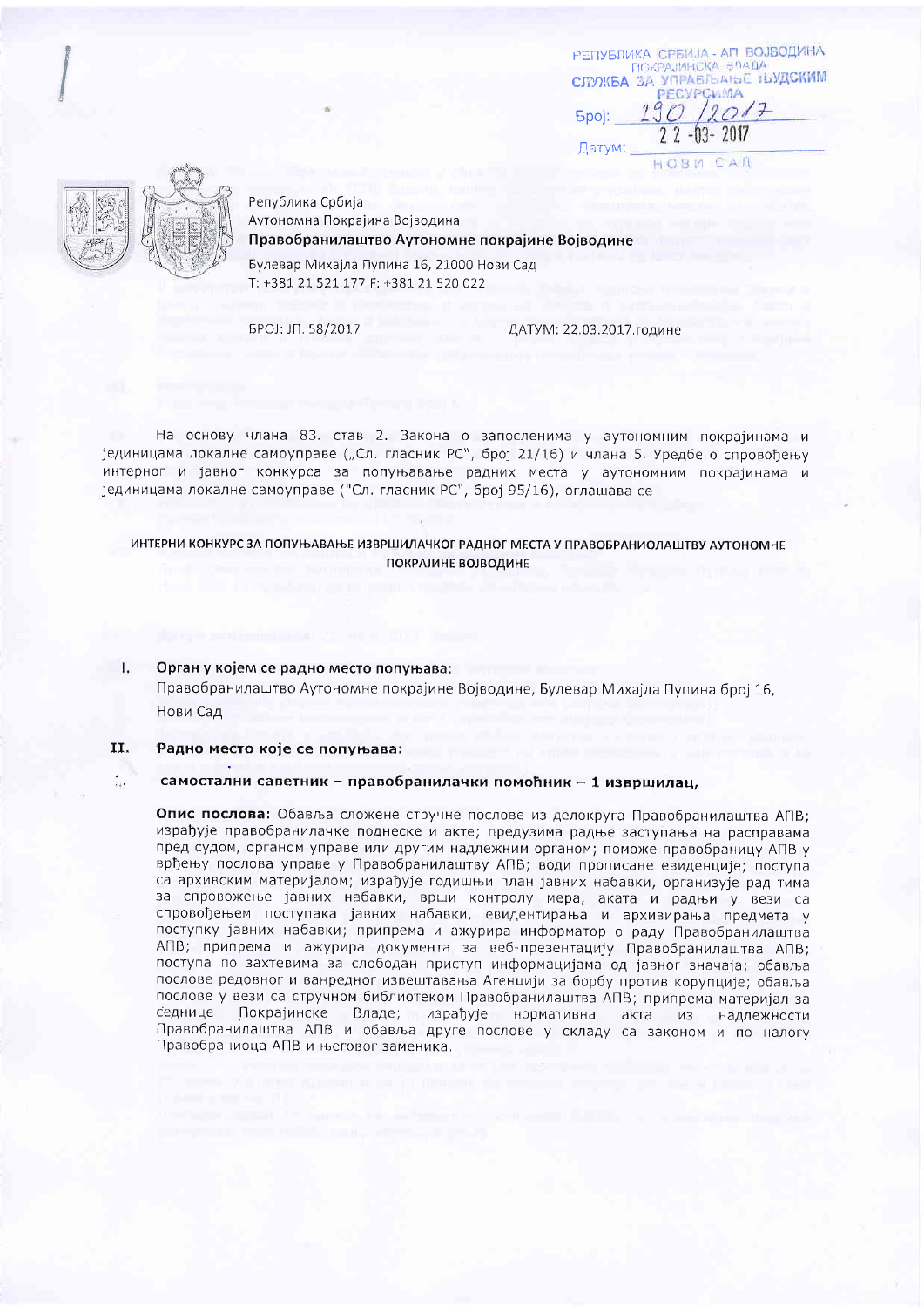Услови: Високо образовање стечено у области правних наука на основним академским студијама с најмање 240 ЕСПБ бодова, мастер академским студијима, мастер струковним студијама, специјалистичким академским студијама, специјалистичким струковним студијама, односно на основним студијама у трајању од најмање четири године или специјалистичким студијама на факултету, положен правосудни испит; најмање пет година радног искуства у правној струци и пробни рад у трајању од шест месеци.

У изборном поступку проверавају се: стручна знања, односно познавање Закона о јавној својини, Закона о планирању и изградњи, Закона о експропријацији, Закон о парничном поступку, Закон о извршењу и других закона којима се прописују имовинско правни односи и њихова заштита, као и радни односи у Аутономној покрајини Војводини, Закон о јавним набавкама, организација покрајинске управе - писмено.

#### III. Место рада:

Нови Сад, Булевар Михајла Пупина број 6.

- IV. Рок за подношење пријаве на интерни конкурс је осам дана од дана када је интерни конкурс оглашен. Рок почиње да тече 23. марта 2017. године и истиче 30. марта 2017. године.
- $V_{\star}$ Лице које је задужено за давање обавештења о интерном конкурсу: Бранка Матковић, телефон: 021/520-022
- VI. Адреса на коју се подноси пријава за интерни конкурс: Правобранилаштво Аутономне Покрајине Војводине, Булевар Михајла Пупина број 6, Нови Сад, са назнаком да се ради о пријави за интерни конкурс.

VII. Датум оглашавања: 22. март 2017. године.

#### VIII. Докази који се прилажу уз пријаву на интерни конкурс:

- $1.$ доказ о стручној спреми према условима (оригинал или оверена фотокопија);
- доказ о положеном правосудном испиту (оригинал или оверена фотокопија);  $2.$
- $3.$ фотокопија доказа о најмање пет година радног искуства у струци (потврде, решења, уговори и други акти из којих се може утврдити на којим пословима, у ком периоду и са којом стручном спремом је стечено радно искуство);

# НАПОМЕНА:

Законом о општем управном поступку ("Сл. гласник РС", број 18/16) је, између осталог, прописано да су органи у обавези да по службеној дужности, када је то неопходно за одлучивање, у складу са законским роковима, бесплатно размењују, врше увид, обрађују и прибављају личне податке о чињеницама садржаним у службеним евиденцијама, осим ако странка изричито изјави да ħe податке прибавити сама. Доказ који се прилаже уз пријаву на интерни конкурс, а о којем се води службена евиденција је доказ о положеном правосудном испиту.

Учесник конкурса може да се изјасни о томе да орган по службеној дужности прибави доказ о положеном правосудном испиту од надлежног органа или да ће сам прибавити наведени доказ у прописаном року.

Уколико се учесник конкурса определи да орган прибави по службеној дужности наведени доказ, дужан је да се писмено изјасни о давању сагласности за коришћење личних података у сврху прикупљања података о наведеном доказу и да уз пријаву на интерни конкурс достави и изјаву о томе (пример изјаве I).

Уколико се учесник конкурса определи да ће сам прибавити наведени доказ, дужан је да се писмено о томе изјасни и да уз пријаву на интерни конкурс достави и изјаву о томе (пример изјаве II).

Примери изјава се налазе на интернет презентацији Службе за управљање људским ресурсима, www.ljudskiresursi.vojvodina.gov.rs